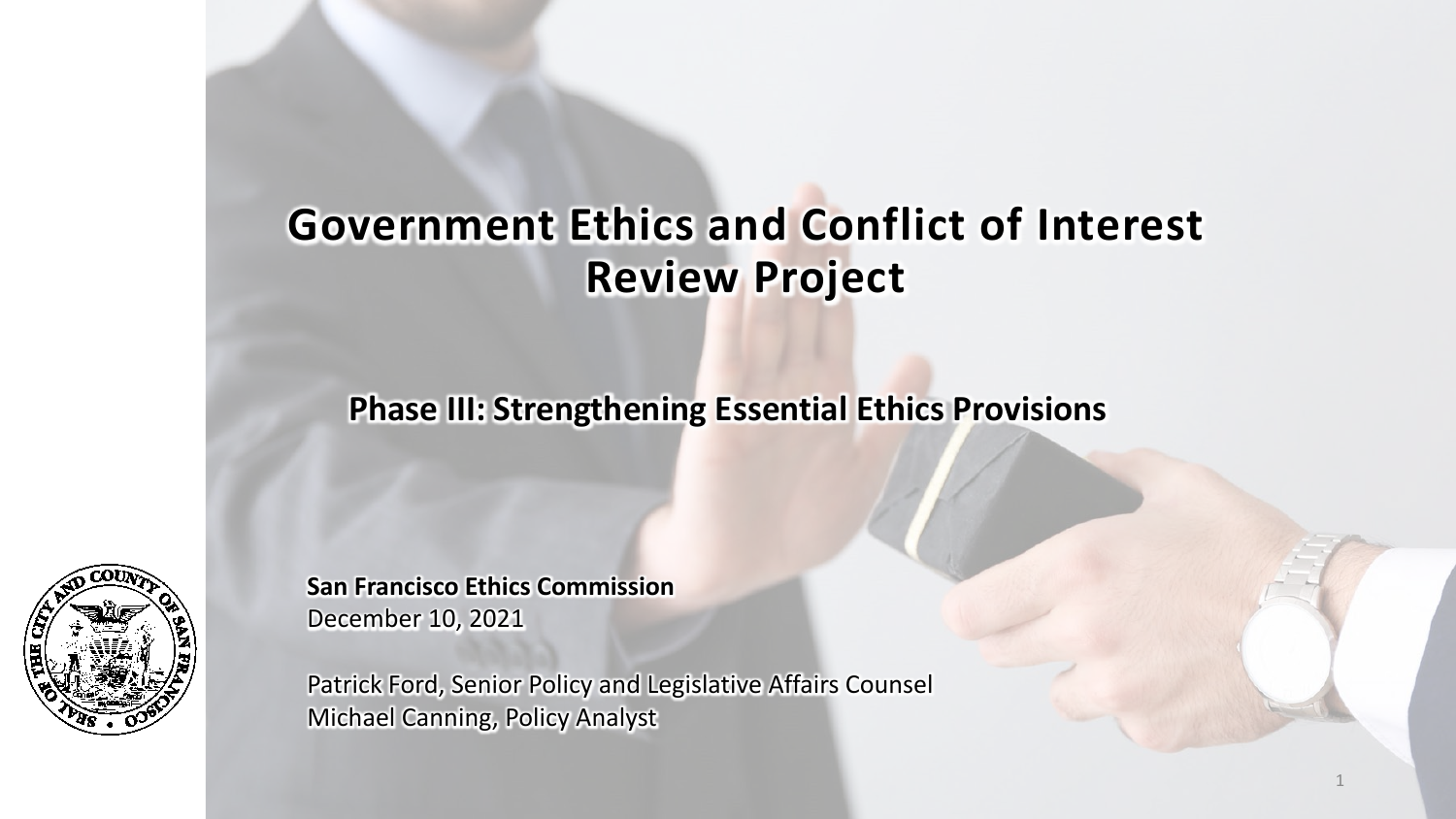### **Government Ethics and Conflict of Interest Review Project Status**

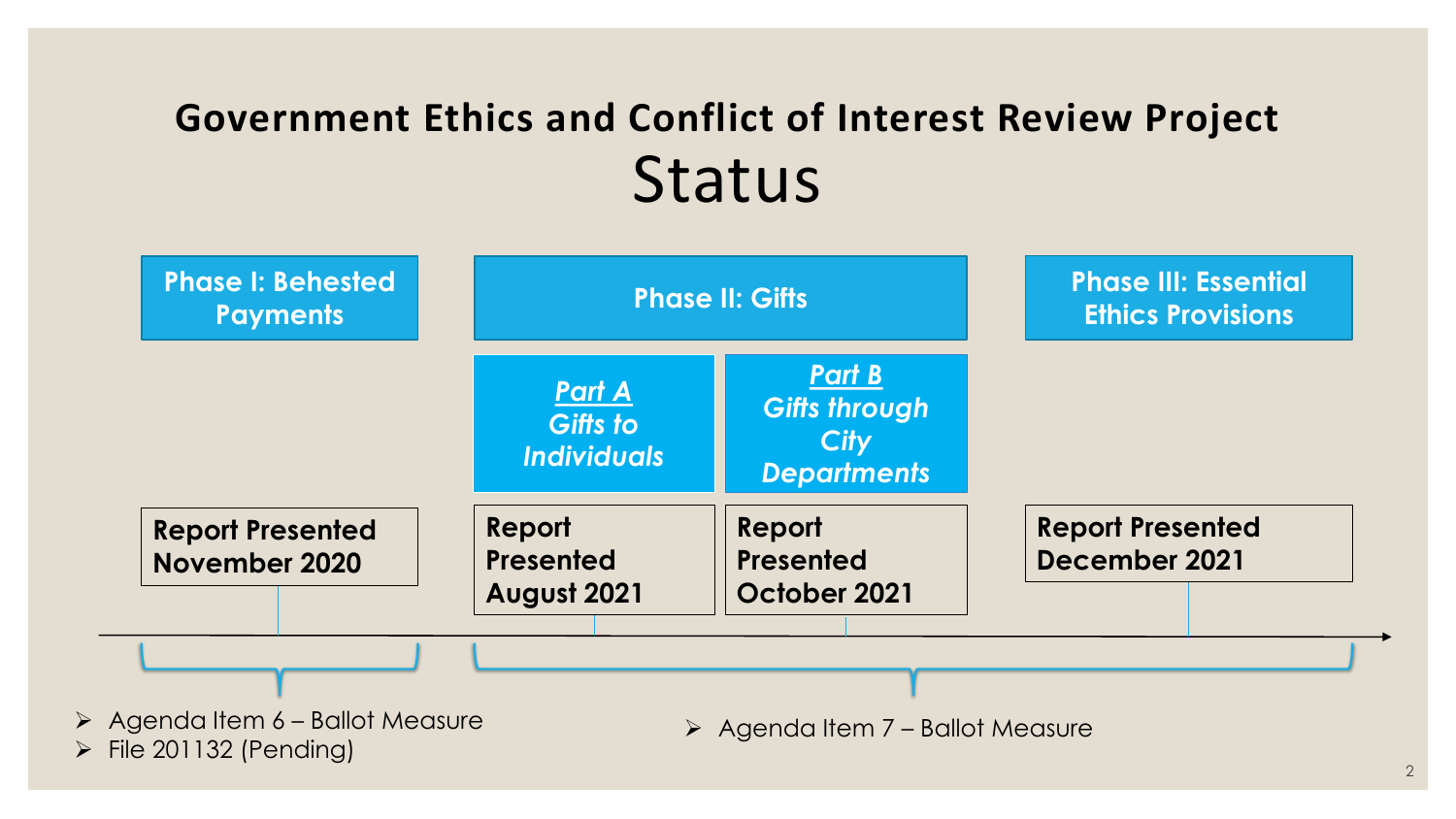## Background – Federal Investigation

Federal criminal charges: **13** individuals

- **2** City Dept. Heads; **2** City Employee
- Plea Agreements: **8** individuals (**1** City employee)

Local criminal charges: **1** individual (former City employee)

City officers and employees resigned or terminated: **7**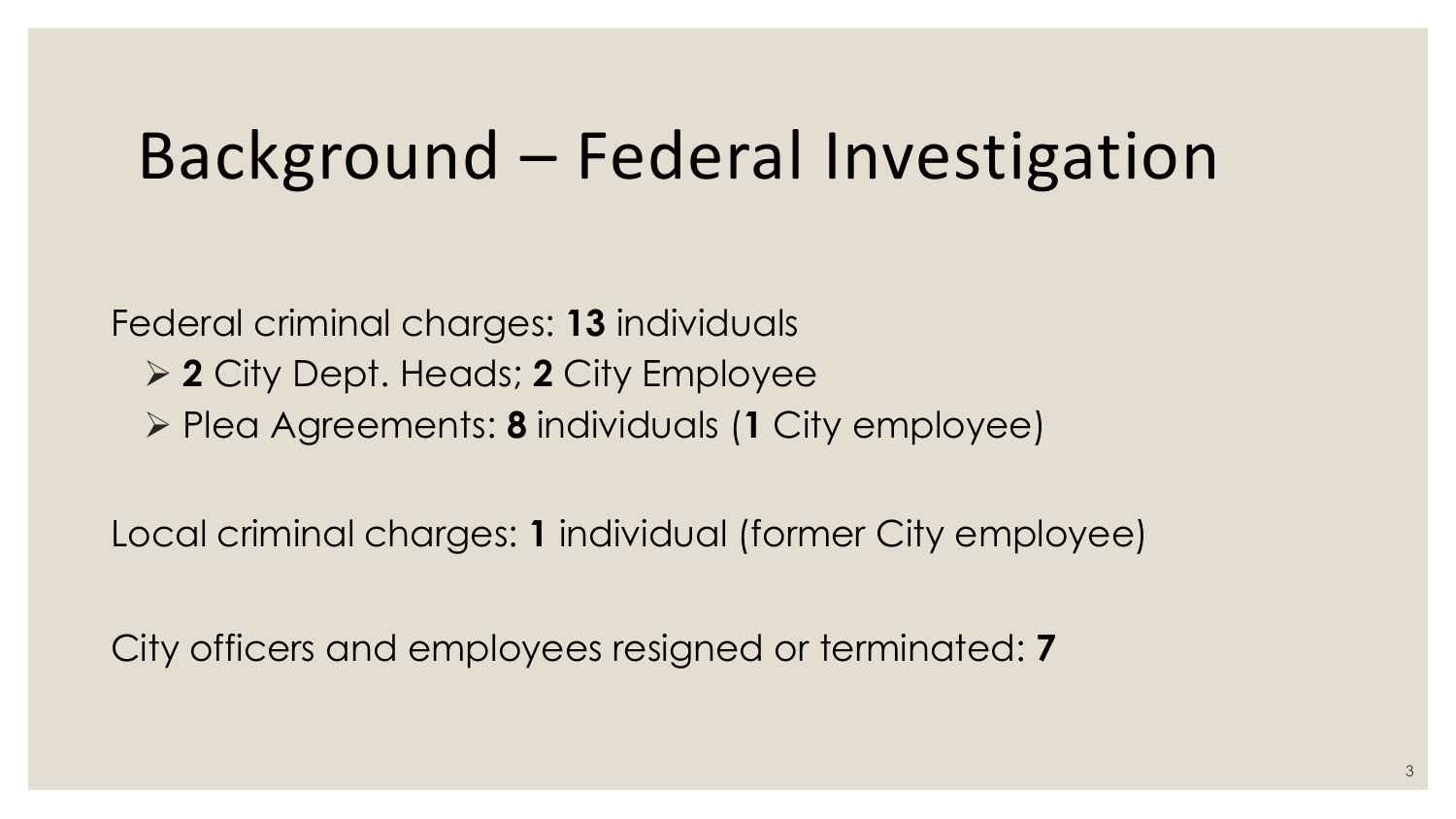## Phase III – Overview

- Analyzes **fundamental provisions** of the City's ethics laws that are **essential to the overall effectiveness** of those laws
- $\triangleright$  Recommends a package of reforms to strengthen these essential provisions
	- $\triangleright$  Adapting laws for effectiveness
	- Building a better tone at the top through education and resources
	- Create consistency across laws
	- **≻ Strengthen enforcement**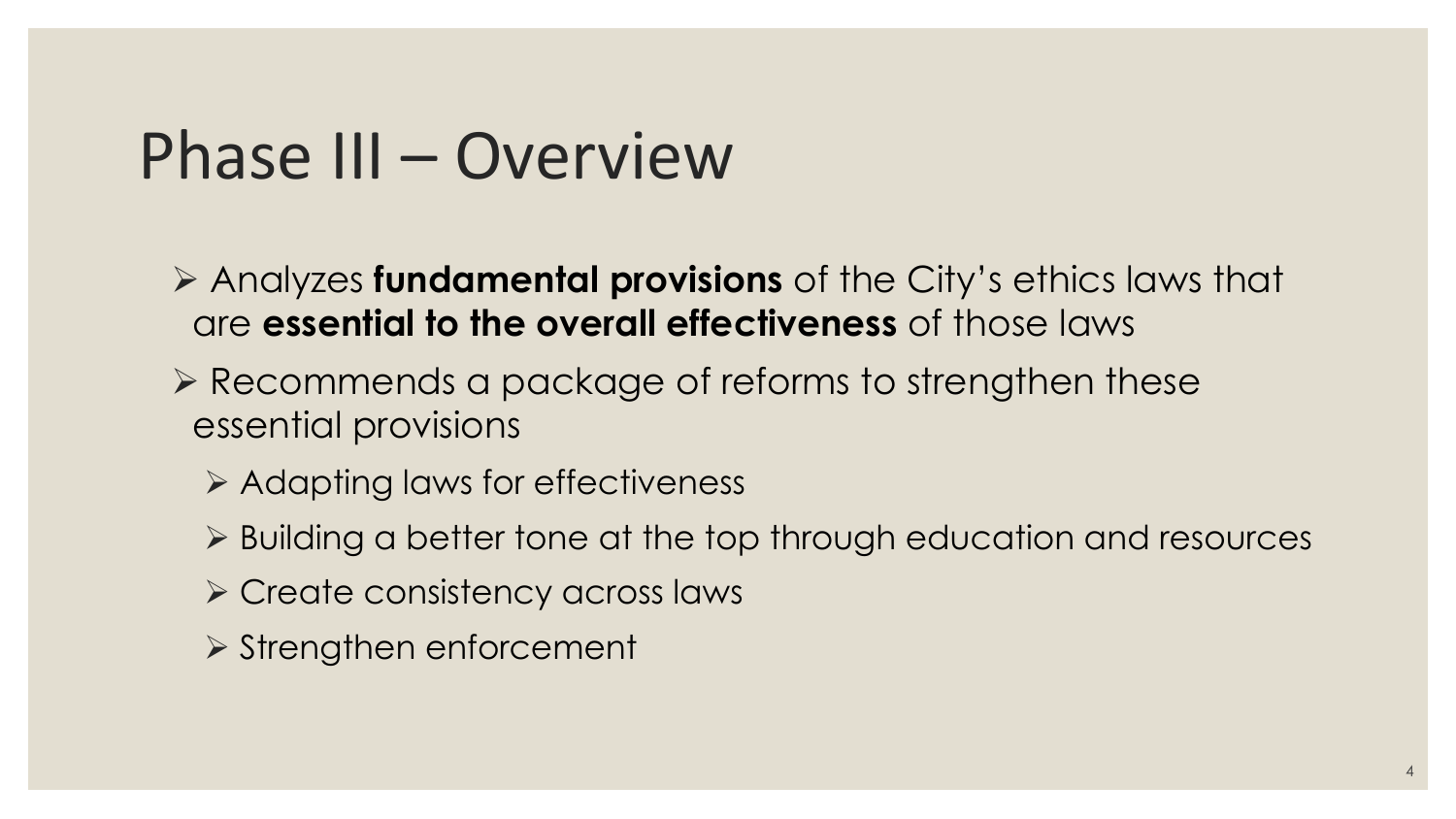#### **A. Strengthen City's Bribery Law**

- 1. Define "bribe" broadly as "anything of value," rather than narrowly as a "gift."
- 2. Prohibit bribery in cases where the payment is made to a third party, not the official in question.
- 3. Prohibit the solicitation of bribes by City officials.

 $\triangleright$  These steps would bring SF's bribery law closely in line with the federal bribery law, which is stronger.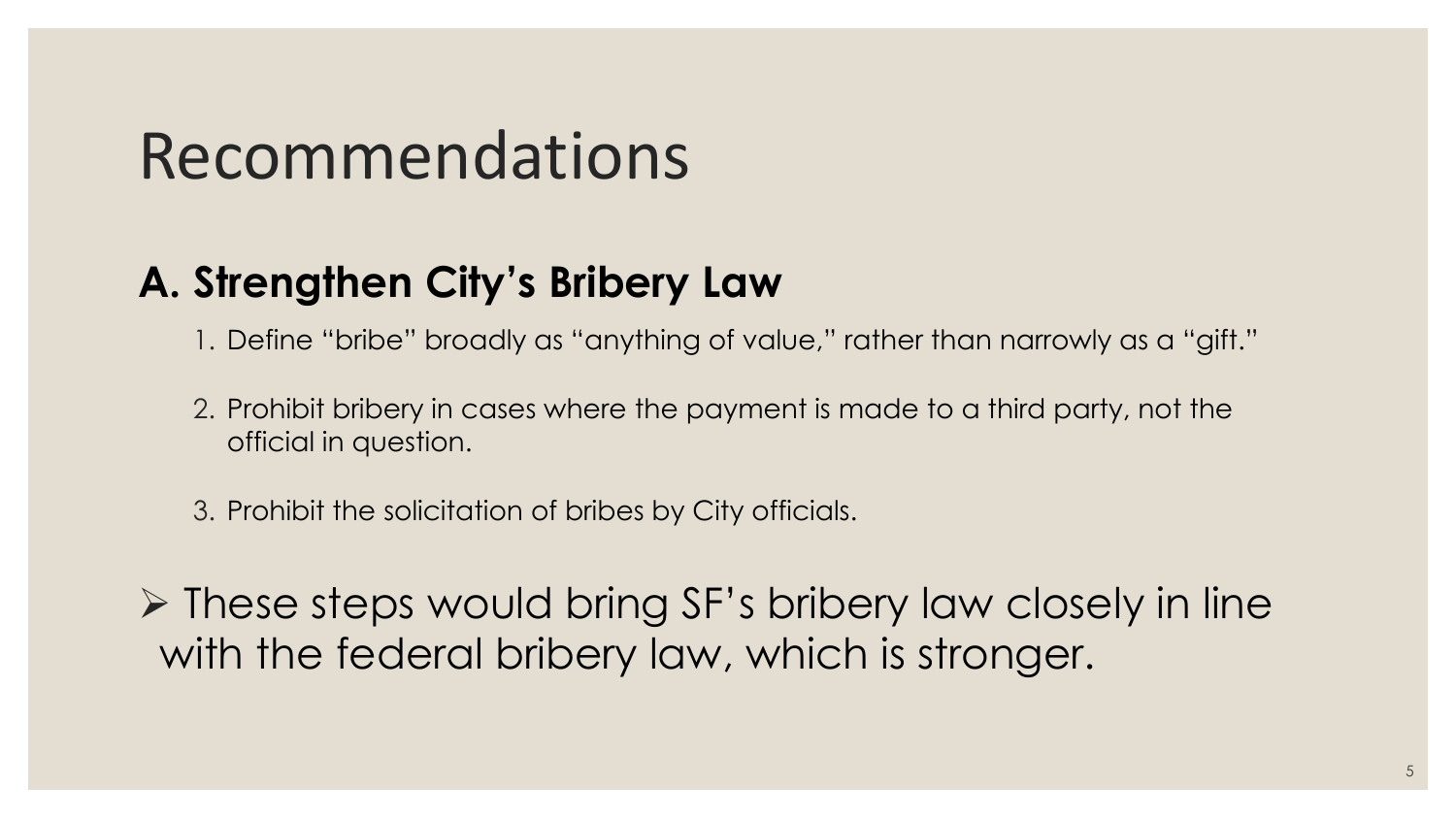### **B. Create Penalty for Failure to Disclosure Personal and Professional Relationships**

 $\triangleright$  This disclosure requirement currently carries no penalty for non-compliance.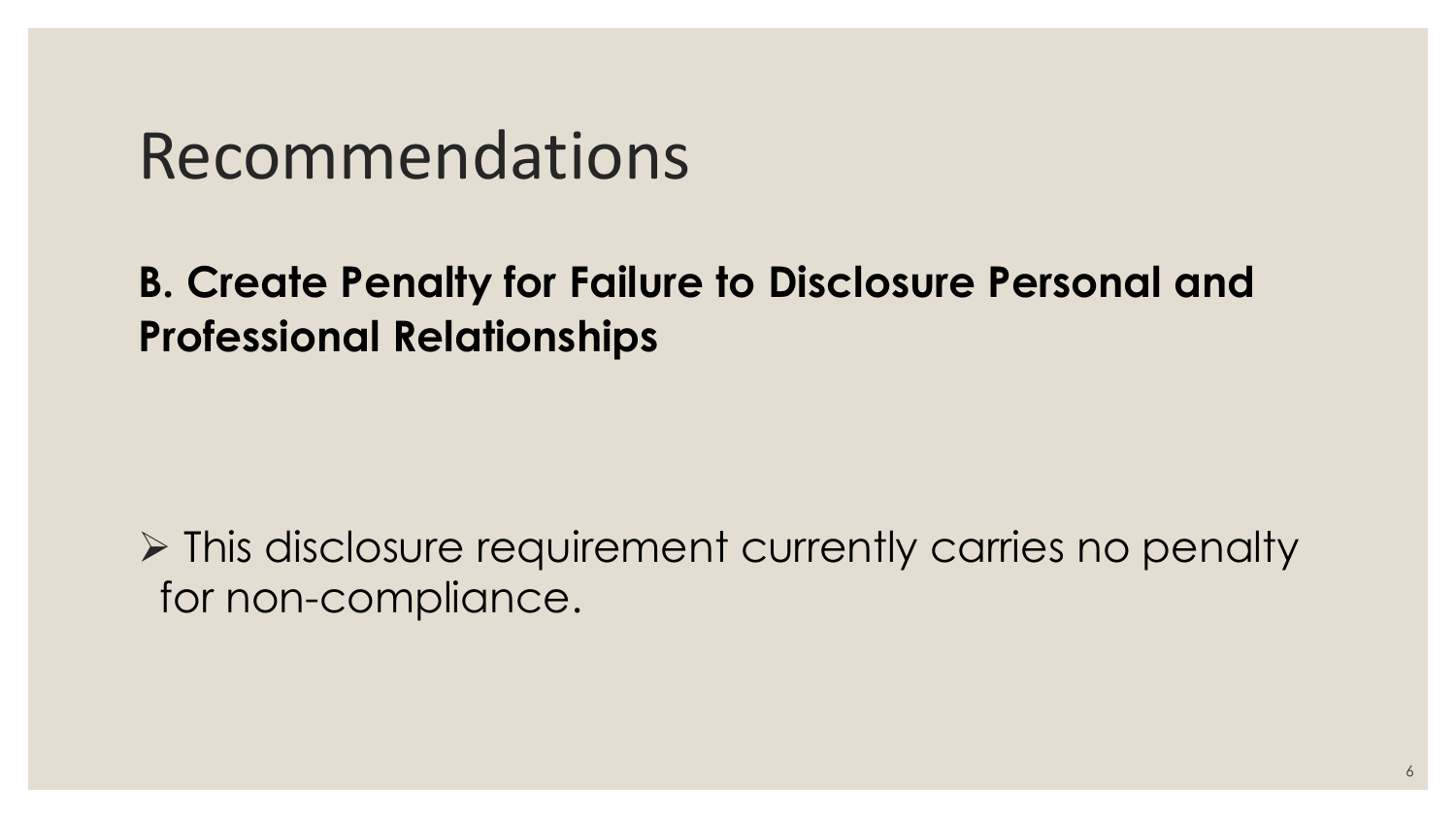**C. Extend Ethics Training Requirement (All Form 700 Filers)**

 Currently, only elected officials, commissioners, and department heads are required by law to complete ethics training.

 Form 700 filers participate in making government decisions.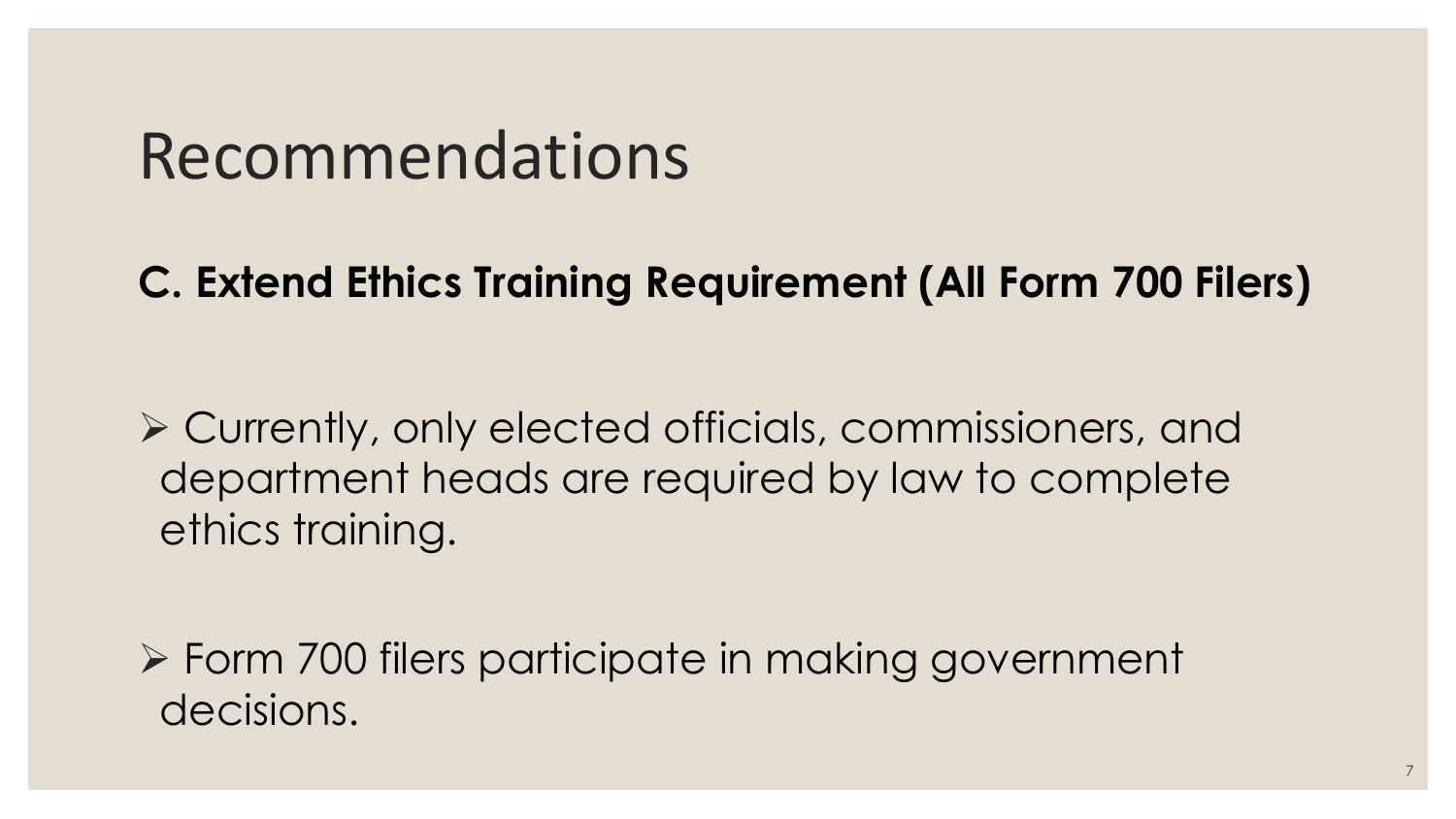#### **D. Codify Rules on Incompatible Activities**

- **► 54 Departments have a Statement of Incompatible** Activities (SIA) in place.
	- SIAs contain important ethics rules
- SIAs exclude most ethics rules
- SIAs vary between departments  $\triangleright$  Inconsistent rules and application  $\triangleright$  Lack of awareness, visibility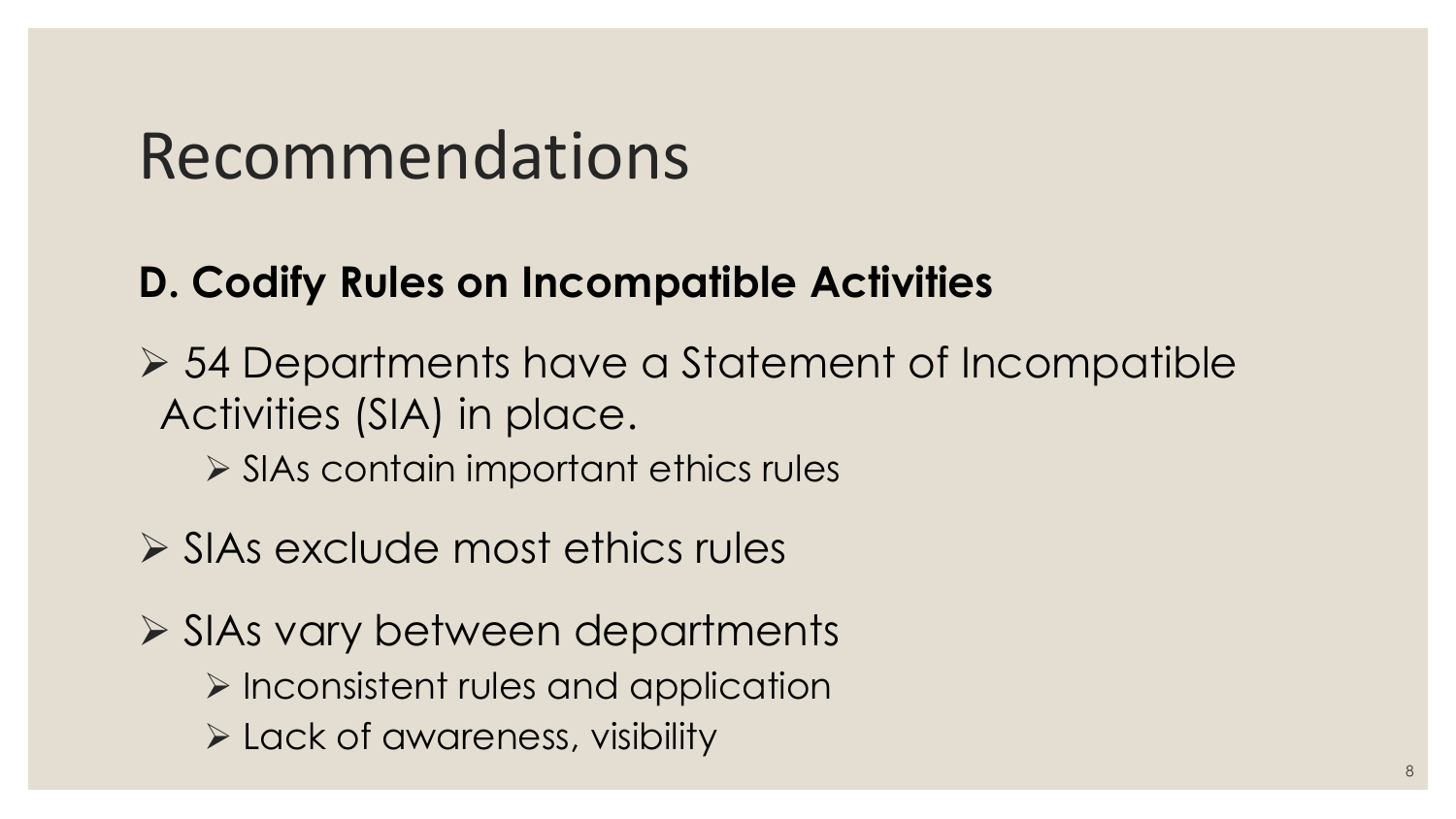### **D. Codify Rules on Incompatible Activities**

 Advance Written Determinations (AWDs) should not be available for the rules against activities subject to department review and selective assistance

 Ethics should create a short summary of laws to be used as compliance tool (not SIAs)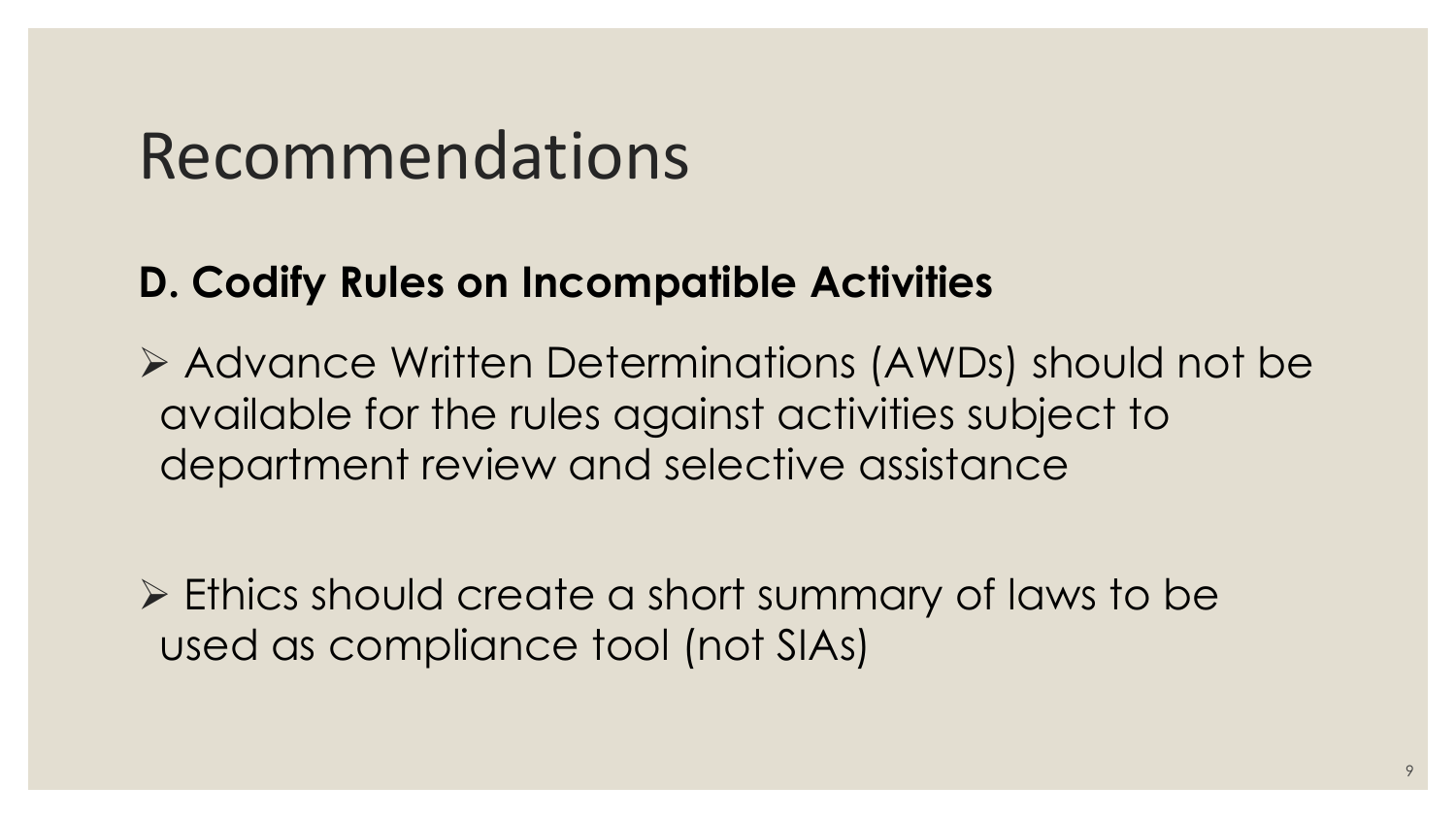#### **D. Codify Rules on Incompatible Activities**

### $\triangleright$  Rules to be codified:

- 1. Activities Subject to the Department's Jurisdiction
- 2. Selective Assistance to Persons Seeking to Do Business with a City Department (including contractors and applicants for a license, permit, or other entitlement for use)
- 3. Use of City Resources
- 4. Use of Prestige of Office
- 5. Use of City Work Product
- 6. Acting as an Unauthorized City Representative
- **Compensation for City Duties or Advice**
- 8. Lobbying Other Officials within the Department
- Excessive Time Demands and Regular Disqualifications

#### SIAs would be discontinued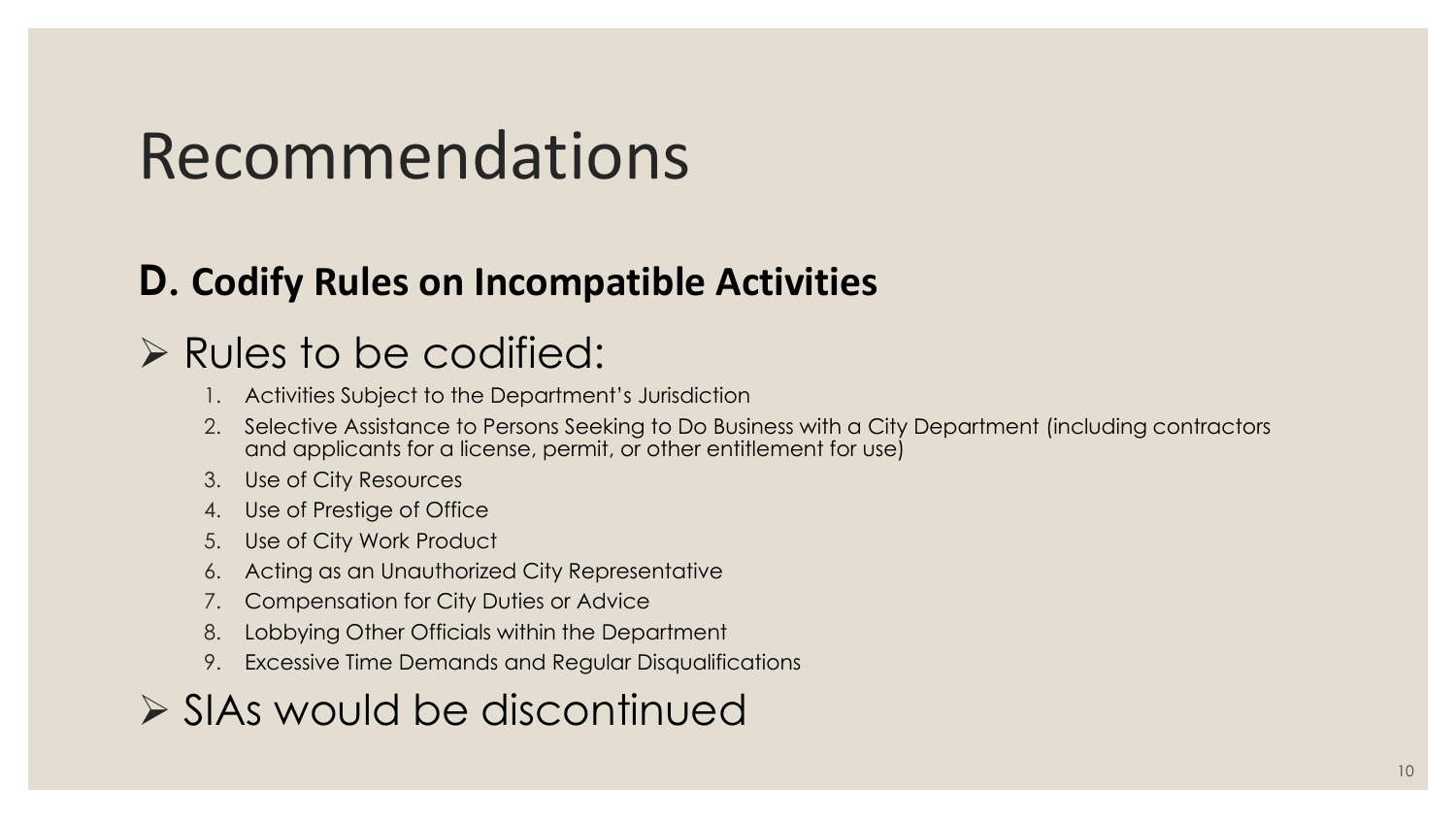#### **E. Strengthen and Harmonize Basic Provisions of the Code**

#### 1. Standardize Penalty Provisions

- Remove required mental states of "knowingly or negligently" from penalty provisions in
	- $\triangleright$  Article II, Chapter 1 (lobbyists),
	- $\triangleright$  Article III, Chapter 4 (permit consultants), and
	- > Article III, Chapter 5 (major developers).
- Clarify existing penalties by adding clear penalty language to Article III, Chapter 1 (Form 700 filing)

These changes would enable more effective enforcement against violations of ethics laws.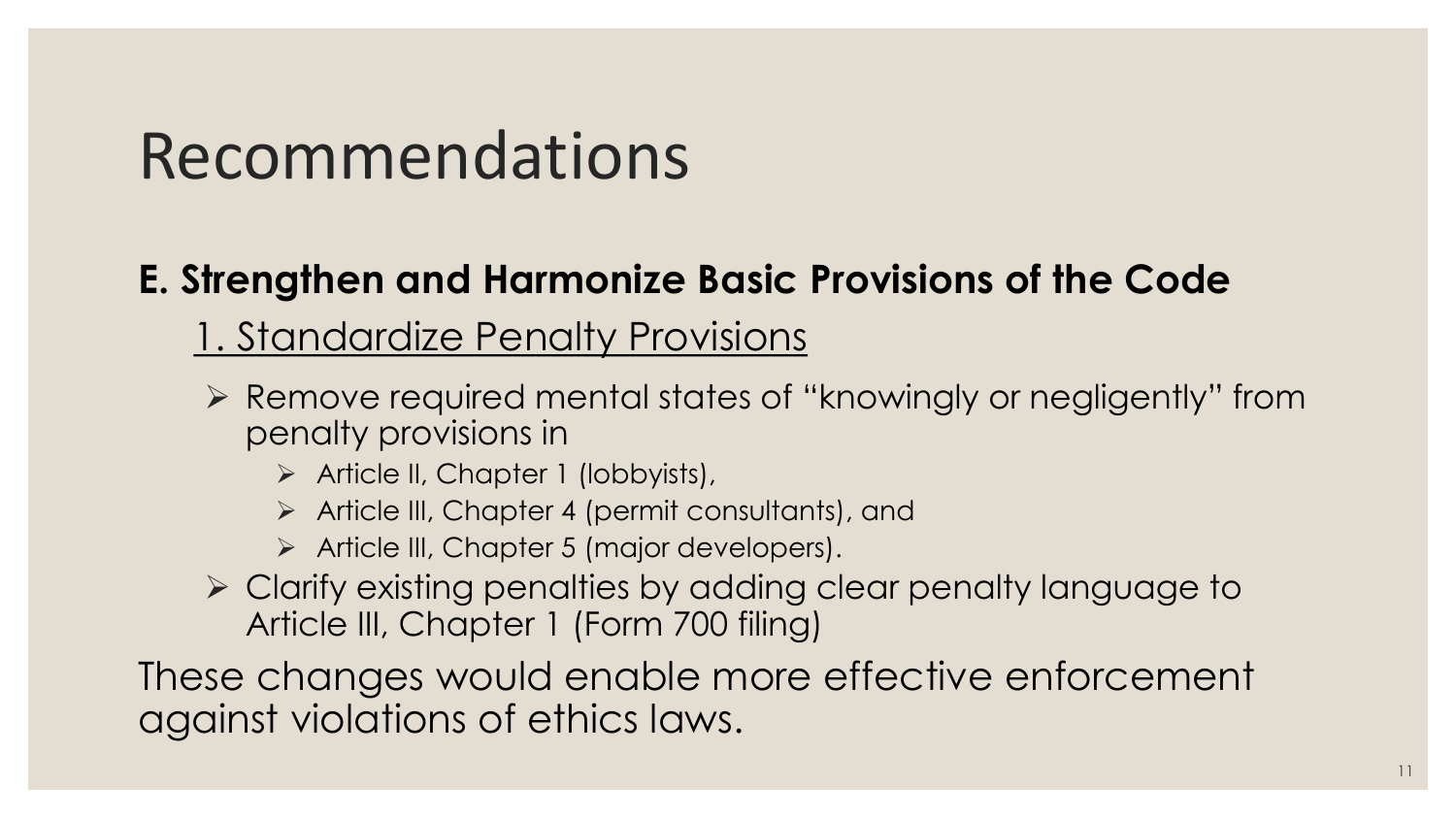#### **E. Strengthen and Harmonize Basic Provisions of the Code**

- 2. Standardize Legislative Amendment Requirements
	- Require Ethics Commission and Board of Supervisors supermajority approval for legislative changes to:
		- Article III, Chapter 3 (Ethics Commission provisions),
		- Article III, Chapter 4 (permit consultants),
		- Article III, Chapter 5 (major developers), and
		- Article IV, Chapter 1 (whistleblower protection).

Ethics laws are inadequately protected from amendments that are not approved by the voters – Ethics Commission should be involved.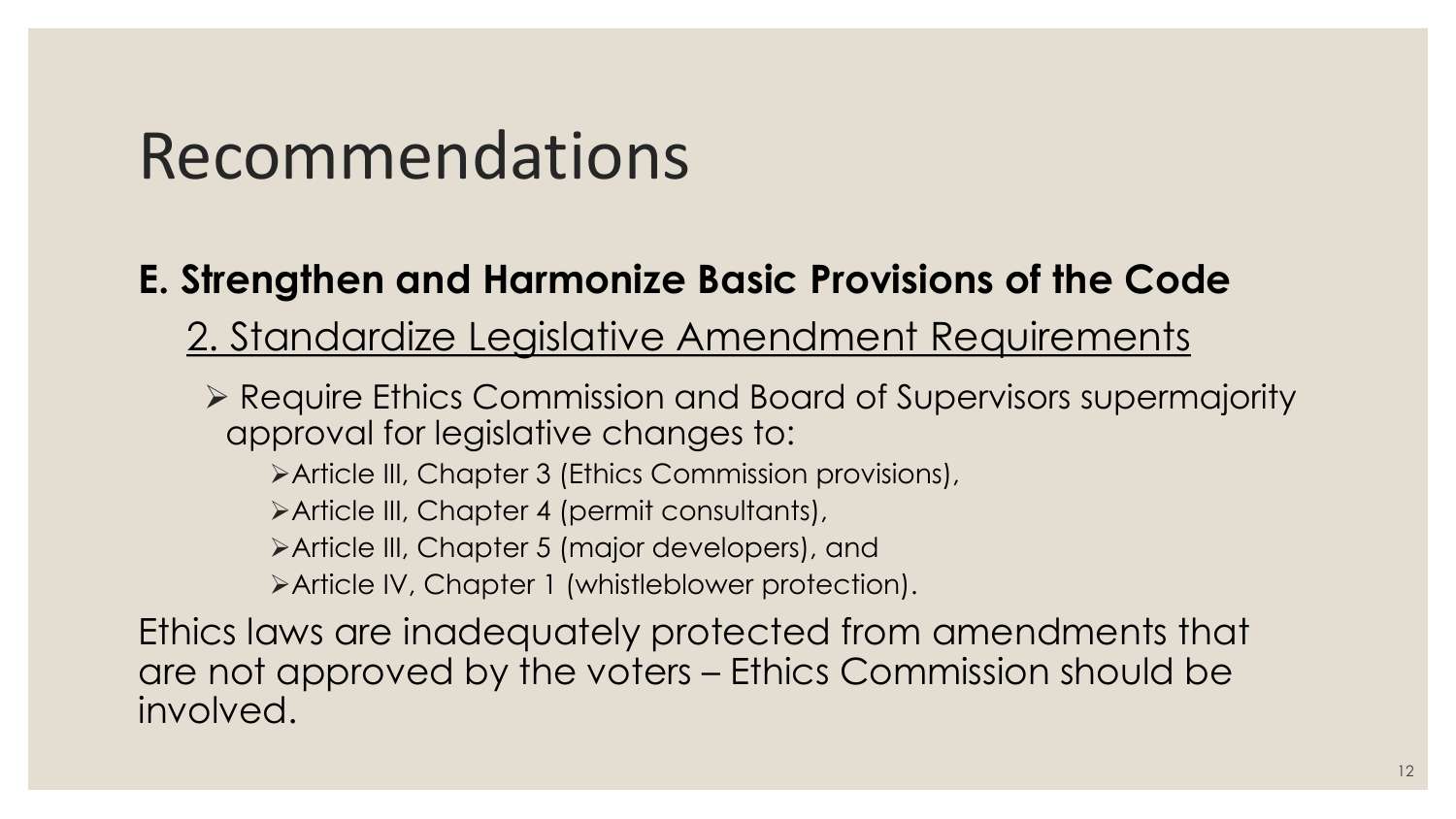#### **E. Strengthen and Harmonize Basic Provisions of the Code**

- 2. Standardize Legislative Amendment Requirements
	- Allow for legislative amendments to Article I, Chapter 5 (campaign consultants).
		- Supermajority approval of both the Ethics Commission and Board of Supervisors should be required.

This chapter cannot be amended legislatively at all, even with supermajority of both SFEC and BOS.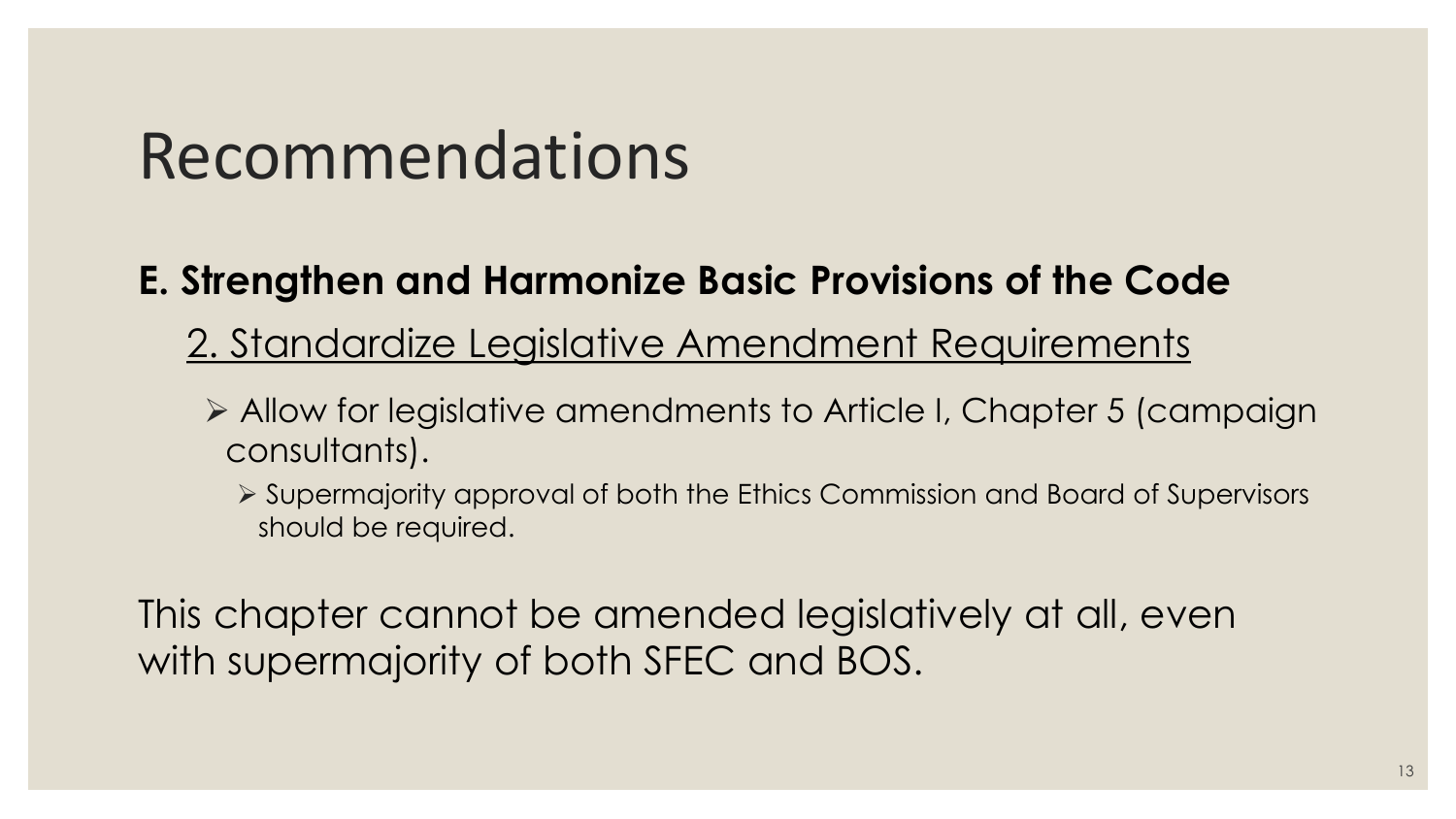#### **E. Strengthen and Harmonize Basic Provisions of the Code**

### 3. Standardize E-filing Provisions

Add a general e-filing provision to:

- Article II, Chapter 1 (lobbyists),
- Article III, Chapter 2 (conflicts of interest),
- Article III, Chapter 4 (permit consultants), and
- Article III, Chapter 5 (major developers).

These amendments would make it clear that any current or future disclosures can be required in an electronic format.

#### E-filing increases public access to information and eases compliance.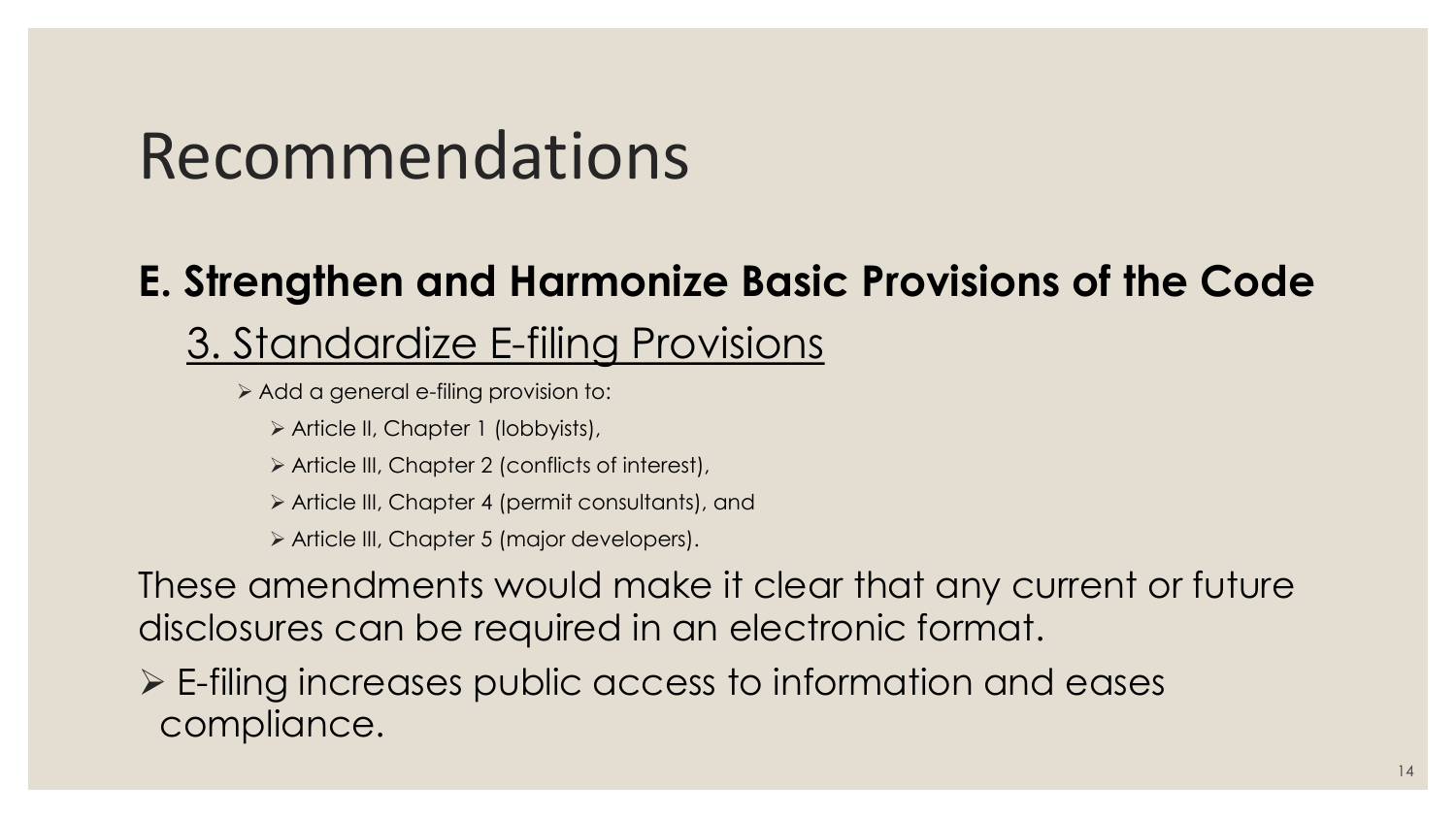## Phase II Recommendations

- A. Reform gift exceptions loopholes, not intended for this purpose, etc.
	- $\triangleright$  Create a definition in San Francisco law, limit exceptions to the ones that make sense for RSR
- B. Prohibit gifts through depts and other intermediaries undermines rule, workaround
	- $\triangleright$  Expand RSR to account for these practices
- C. Disclosure of gifts to dept three ineffective disclosures
	- $\triangleright$  A single, centralized, electronic disclosure to increase public info and improve compliance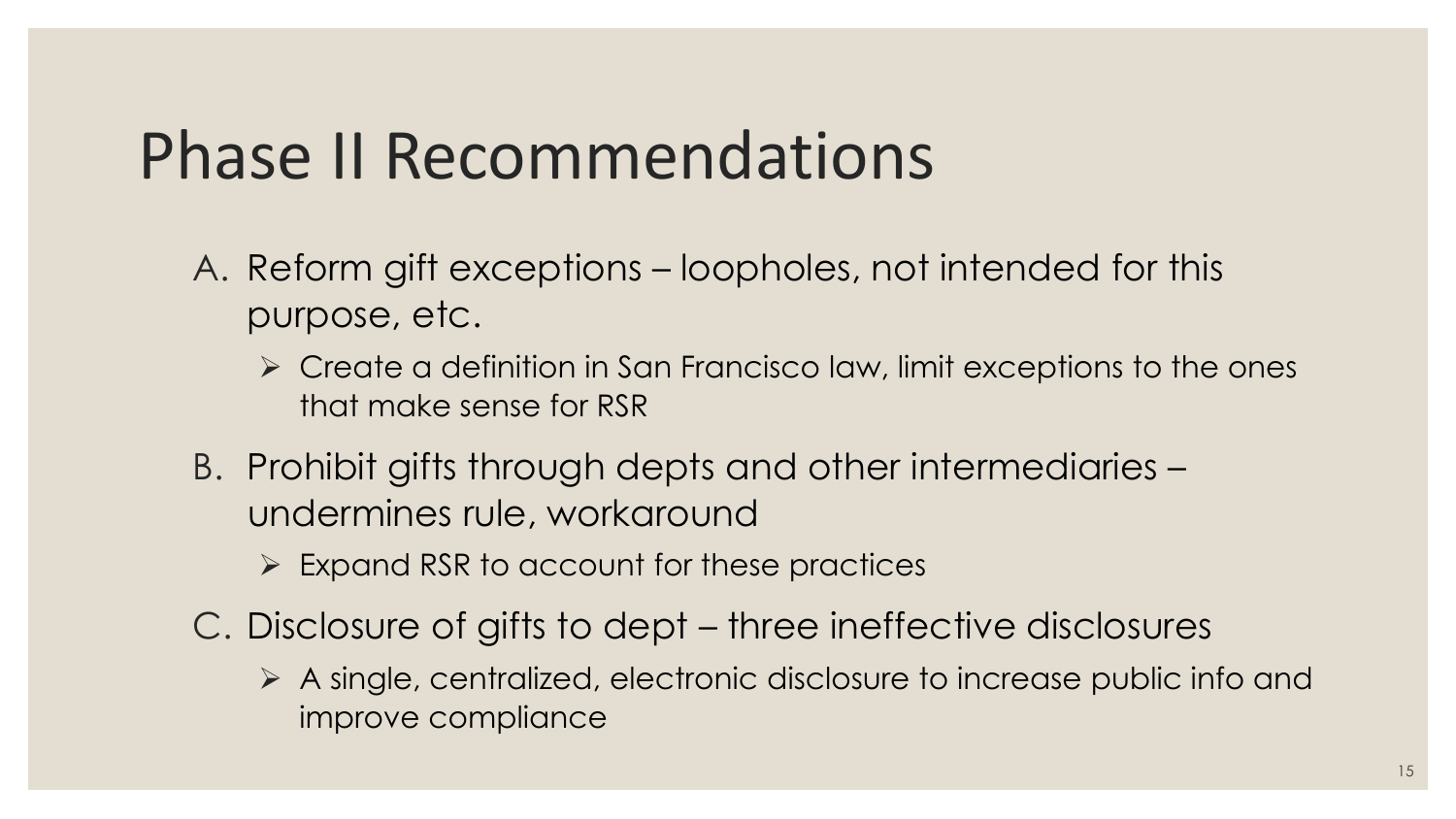## Findings – Gifts Through Departments

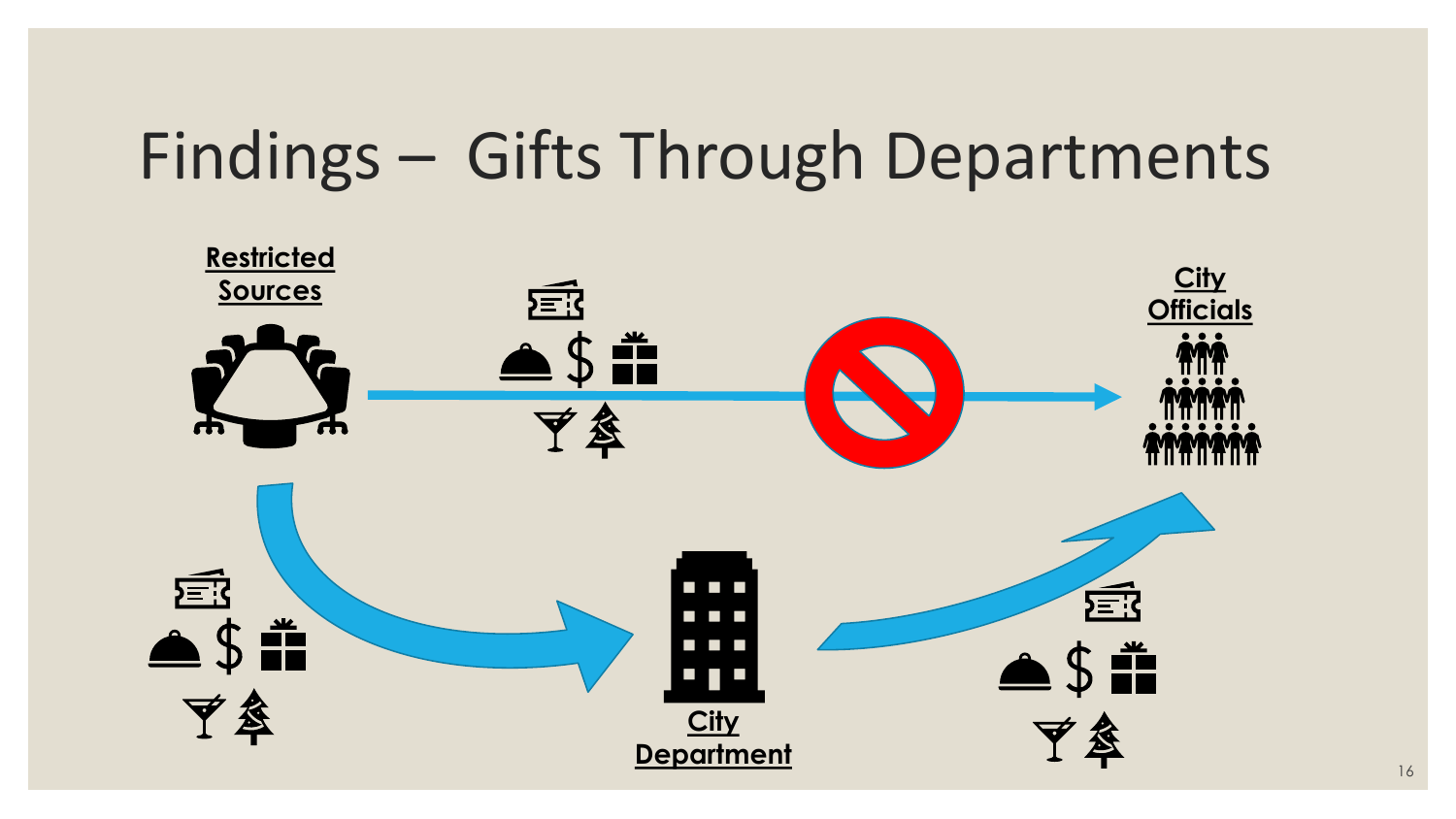# Findings – Gifts Through Non-City Entities

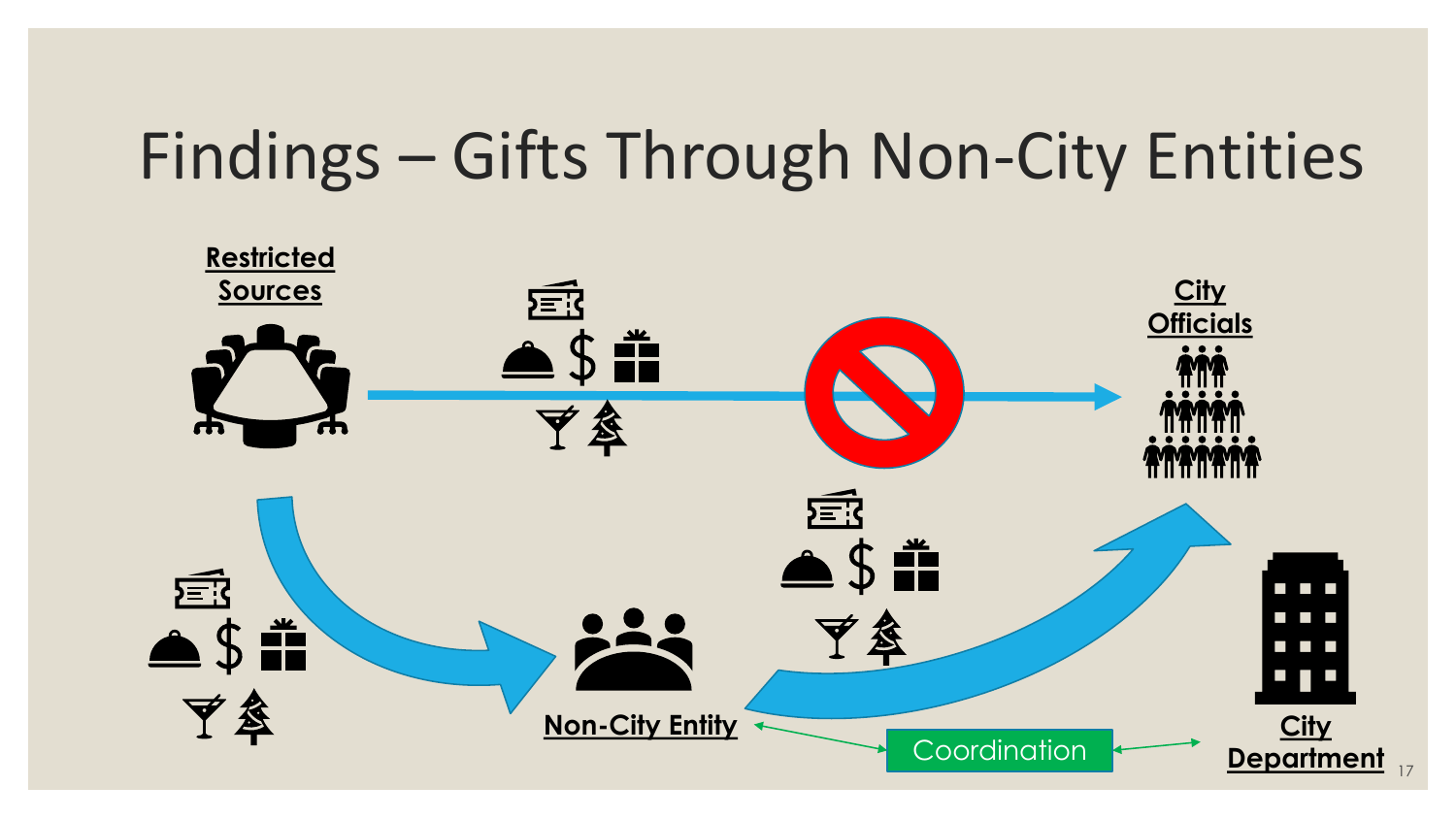# Findings



These practices undermine the restricted source rule

Create danger and appearance of pay-to-play and undue influence



These are not necessarily violations of current law.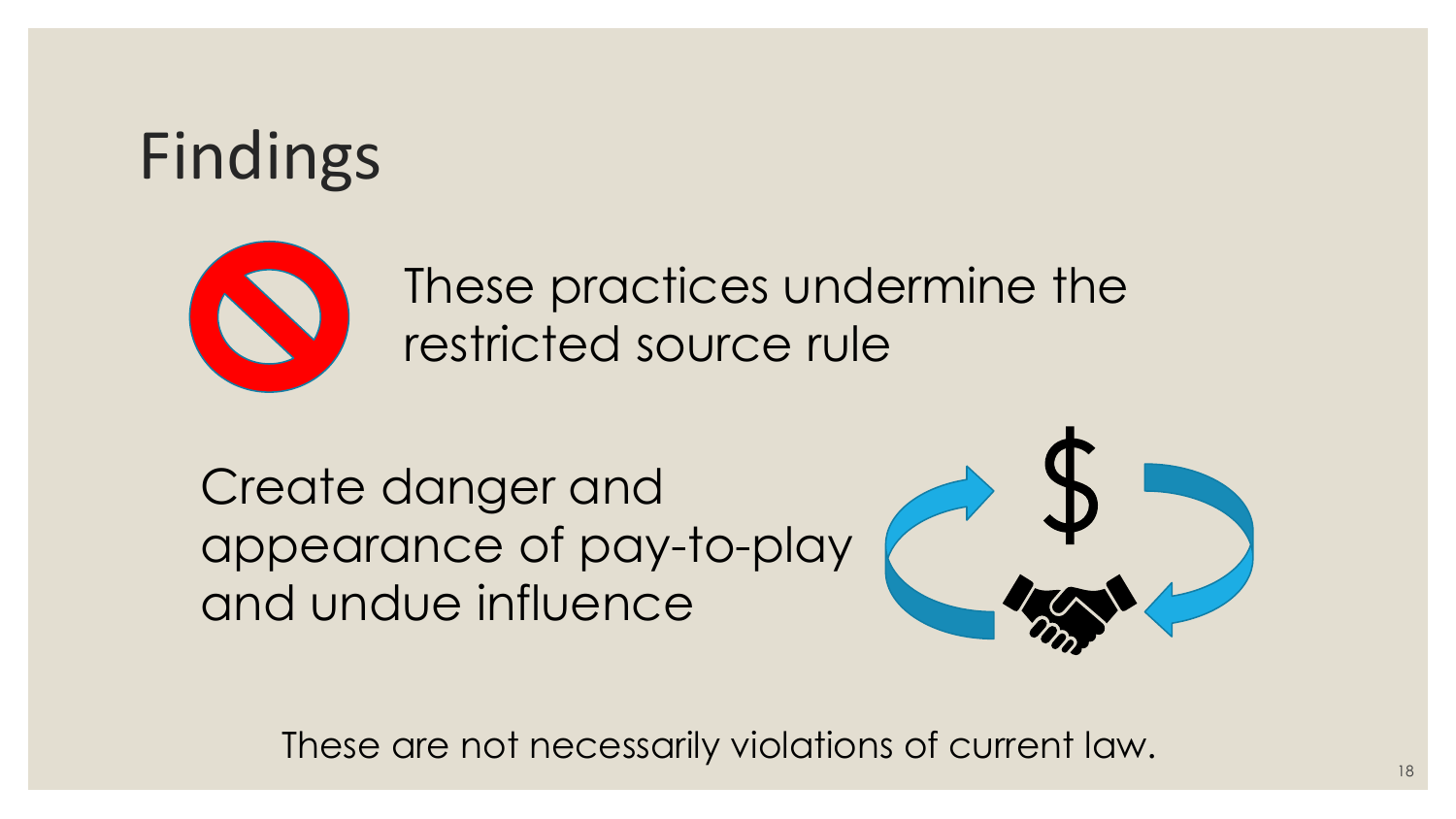## Ballot Measure

- The recommendations presented in Phases II and III are of **critical importance** and, if the Commission approves them, should be **enacted without delay**
- The recommendations have undergone **broad stakeholder engagement**
- $\triangleright$  The recommendation to change how certain chapters of the Code can be amended **can only be enacted through a voter approved measure**
- A measure **engages voters** in the process of improving ethics and rebuilding trust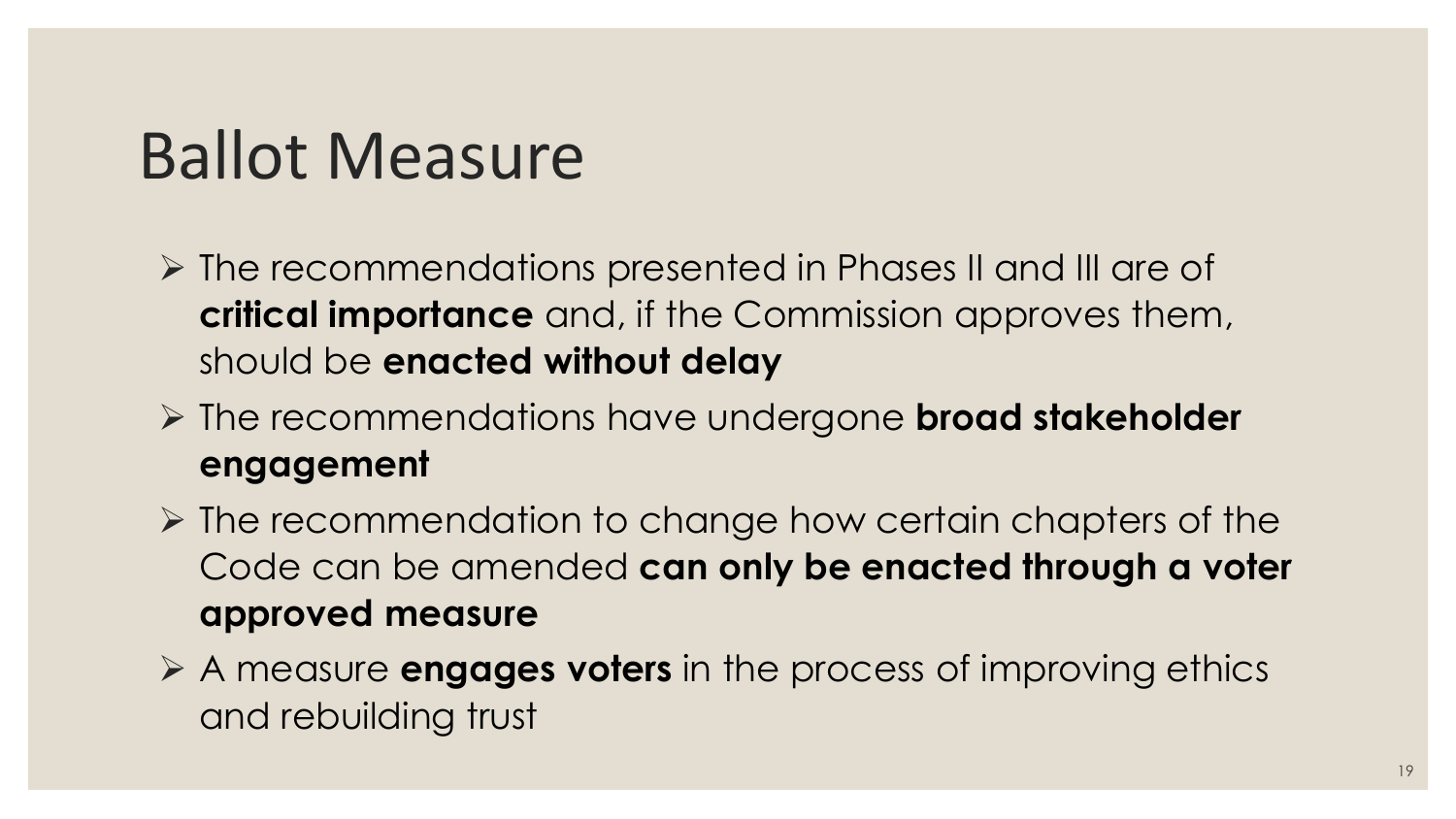# Regulation Amendments

#### **Gifts**

- $\triangleright$  Reform local gift exceptions to better achieve the intended purposes of the restricted source rule
- $\triangleright$  Clarify subordinate gift rule exceptions

These regulations are freestanding from the measure; would enact important reforms on their own, and would continue to provide needed clarity following adoption of the ballot measure